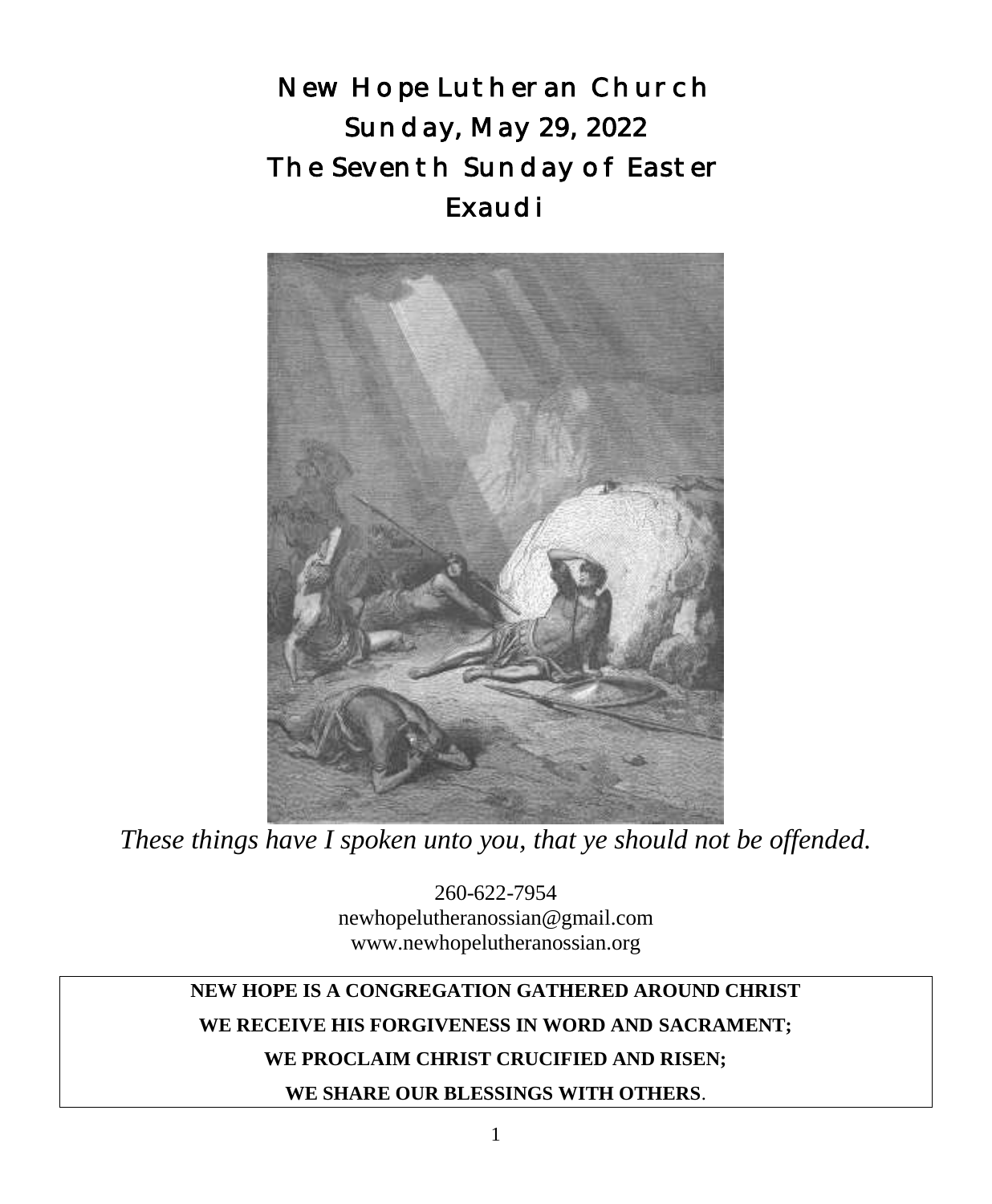# Welcome to New Hope Lutheran Church

 *We're glad you've joined us as we gather to receive God's gifts of forgiveness, life, and salvation. As you prepare for the Divine Service today, you are invited to pray the prayers inside the front cover of your hymnal. As you prepare for the Lord's Supper, please read the communion statement on page 7.*

# Confession and Absolution

## *Stand* **Hymn of Invocation: 498 Come, Holy Ghost, Creator Blest**

*The sign of the cross may be made by all in remembrance of their Baptism.*

**P** In the name of the Father and of the  $\pm$  Son and of the Holy Spirit.

C **Amen.**

- $\mathbb{P}$  Beloved in the Lord! Let us draw near with a true heart and confess our sins unto God our Father, beseeching Him in the name of our Lord Jesus Christ to grant us forgiveness.
- $\boxed{\mathbf{P}}$  Our help is in the name of the Lord,
- C **who made heaven and earth.**
- $\boxed{\mathbf{P}}$  I said, I will confess my transgressions unto the Lord,
- C **and You forgave the iniquity of my sin.**

*Silence for reflection on God's Word and for self-examination.*

- P O almighty God, merciful Father,
- C **I, a poor, miserable sinner, confess unto You all my sins and iniquities with which I have ever offended You and justly deserved Your temporal and eternal punishment. But I am heartily sorry for them and sincerely repent of them, and I pray You of Your boundless mercy and for the sake of the holy, innocent, bitter sufferings and death of Your beloved Son, Jesus Christ, to be gracious and merciful to me, a poor, sinful being.**
- $\mathbb{P}$  Upon this your confession, I, by virtue of my office, as a called and ordained servant of the Word, announce the grace of God unto all of you, and in the stead and by the command of my Lord Jesus Christ I forgive you all your sins in the name of the Father and of the  $\pm$ Son and of the Holy Spirit.

C **Amen.**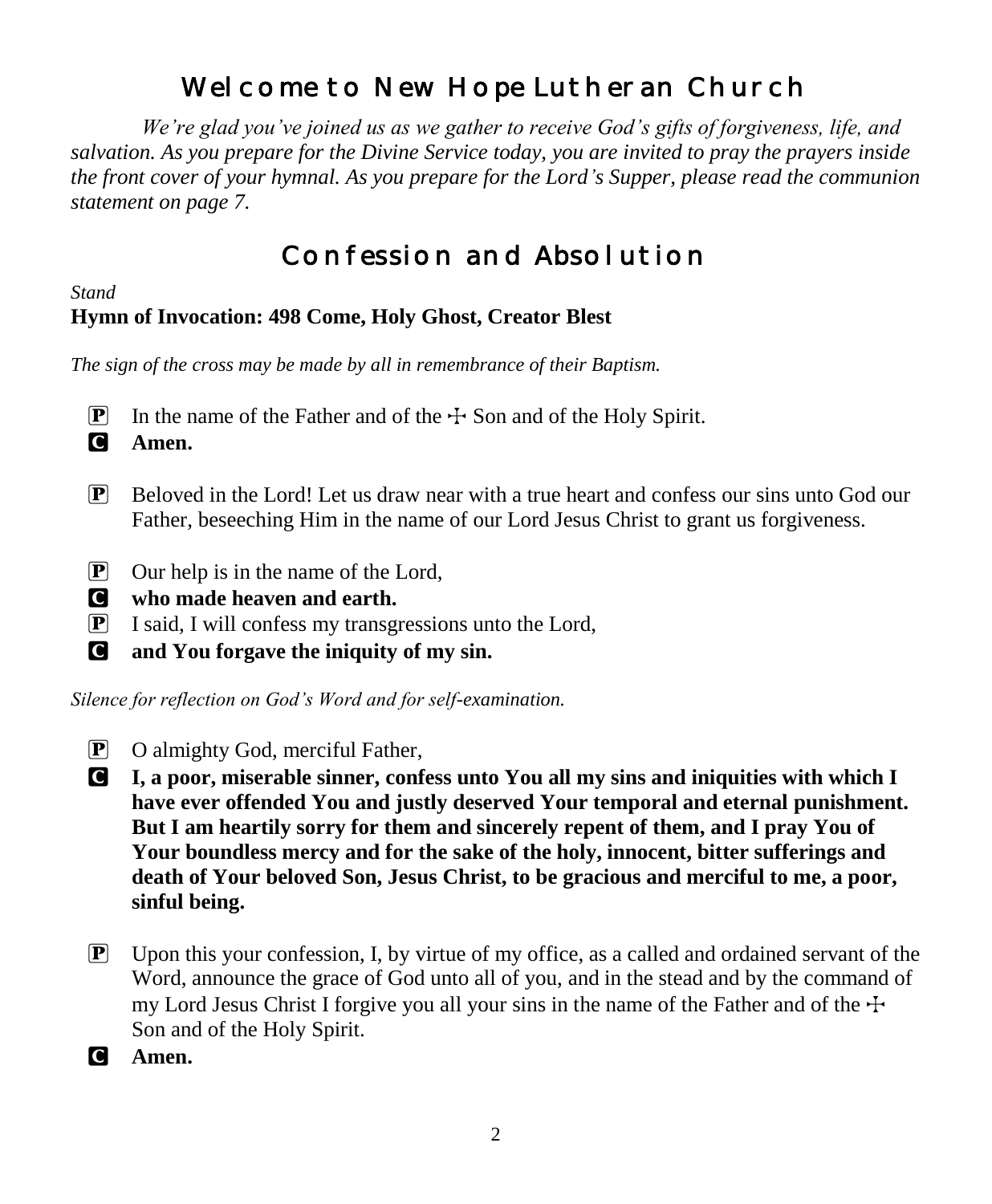# Service of the Word

|                      | <b>Introit</b> (Congregation sings text in <b>bold</b> ).<br>Psalm 27:1, 11a, 12; antiphon: vv. 7a, 8b, 9a |         |
|----------------------|------------------------------------------------------------------------------------------------------------|---------|
|                      |                                                                                                            |         |
|                      |                                                                                                            |         |
|                      |                                                                                                            |         |
|                      | Hear, O LORD, when I cry aloud. Alle-   luia.*                                                             |         |
|                      | Your face, LORD, do I seek; hide not your face from me. Alle-   luia.                                      |         |
|                      | The LORD is my light and my salvation; whom   shall I fear?*                                               |         |
|                      | The LORD is the stronghold of my life; of whom shall I   be afraid?                                        |         |
|                      | Teach me your way,   O LORD;*                                                                              |         |
|                      | give me not up to the will of my adver-   saries;                                                          |         |
|                      | for false witnesses have risen a-   gainst me,*                                                            |         |
|                      | and they breathe out   violence.                                                                           |         |
|                      | Glory be to the Father and   to the Son*                                                                   |         |
|                      | and to the Holy   Spirit;                                                                                  |         |
|                      | as it was in the be- $ $ ginning,*                                                                         |         |
|                      | is now, and will be forever.   Amen.                                                                       |         |
|                      | Hear, O LORD, when I cry aloud. Alle-   luia.*                                                             |         |
|                      | Your face, LORD, do I seek; hide not your face from me. Alle-   luia.                                      |         |
|                      |                                                                                                            |         |
|                      |                                                                                                            |         |
| <b>Kyrie</b>         |                                                                                                            | LSB 186 |
| O                    | Lord, have mercy upon us.                                                                                  |         |
|                      | Christ, have mercy upon us.                                                                                |         |
|                      | Lord, have mercy upon us.                                                                                  |         |
|                      |                                                                                                            |         |
|                      | <b>Gloria</b> in Excelsis                                                                                  | LSB 187 |
| $\boxed{\mathbf{P}}$ | Glory be to God on high:                                                                                   |         |
| C                    | and on earth peace, goodwill toward men.                                                                   |         |
|                      | We praise Thee, we bless Thee, we worship Thee,                                                            |         |
|                      | we glorify Thee, we give thanks to Thee, for Thy great glory.                                              |         |
|                      |                                                                                                            |         |
|                      | O Lord God, heav'nly King, God the Father Almighty.                                                        |         |
|                      | O Lord, the only-begotten Son, Jesus Christ;                                                               |         |
|                      | O Lord God, Lamb of God, Son of the Father,                                                                |         |
|                      | that takest away the sin of the world, have mercy upon us.                                                 |         |
|                      | Thou that takest away the sin of the world, receive our prayer.                                            |         |
|                      | Thou that sittest at the right hand of God the Father, have mercy upon us.                                 |         |
|                      | For Thou only art holy; Thou only art the Lord.                                                            |         |
|                      | Thou only, O Christ, with the Holy Ghost,                                                                  |         |
|                      | art most high in the glory of God the Father. Amen.                                                        |         |
|                      |                                                                                                            |         |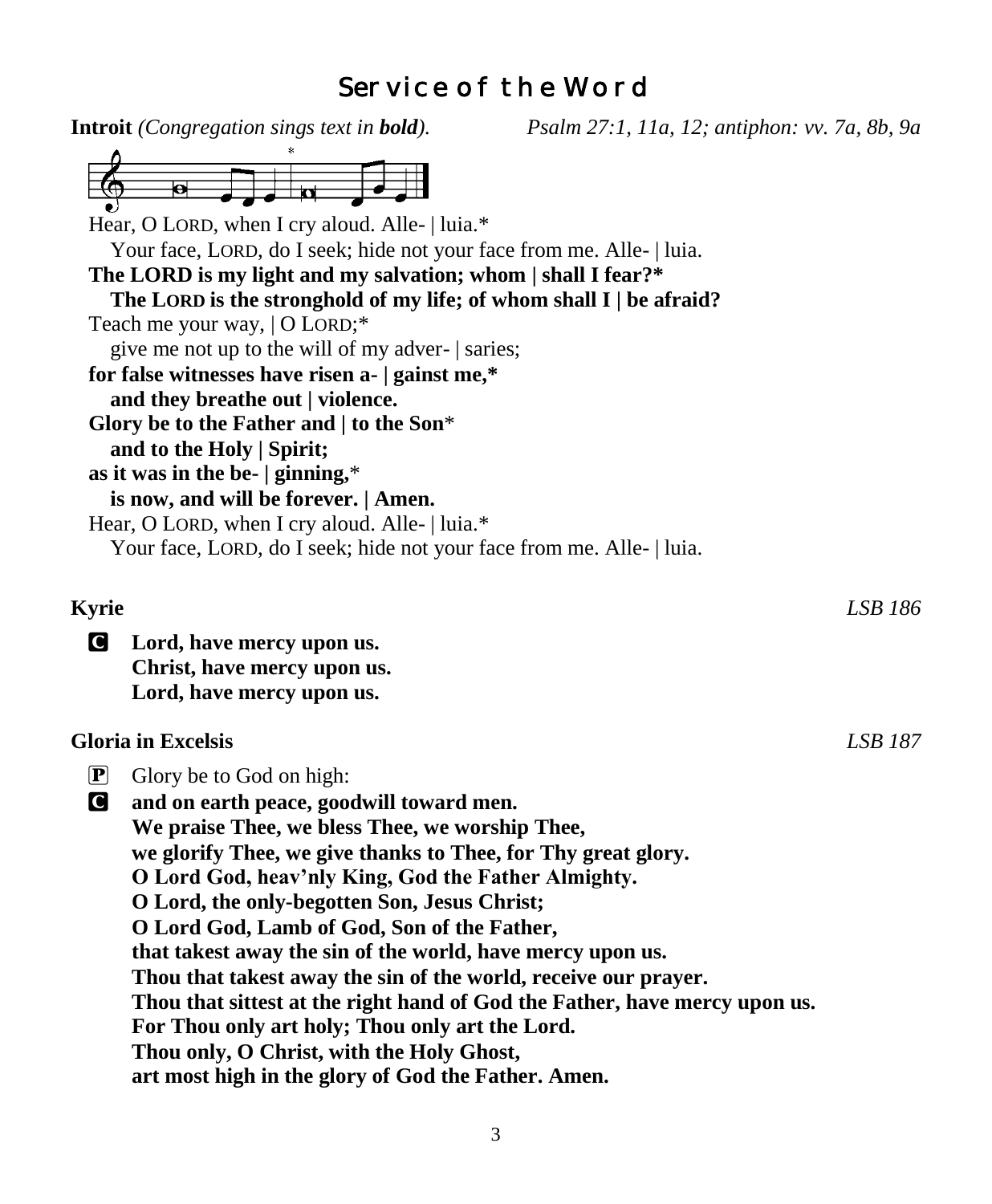### **Salutation and Collect of the Day**



P Let us pray.

O King of glory, Lord of hosts, uplifted in triumph far above all heavens, leave us not without consolation but send us the Spirit of truth whom You promised from the Father; for You live and reign with Him and the Holy Spirit, one God, now and forever.



#### *Sit* **Old Testament Reading** *Ezekiel 36:22–28*

 $2^{24}$  Therefore say to the house of Israel, Thus says the Lord GOD: It is not for your sake, O house of Israel, that I am about to act, but for the sake of my holy name, which you have profaned among the nations to which you came.  $^{23}$ And I will vindicate the holiness of my great name, which has been profaned among the nations, and which you have profaned among them. And the nations will know that I am the LORD, declares the Lord GOD, when through you I vindicate my holiness before their eyes.  $^{24}I$  will take you from the nations and gather you from all the countries and bring you into your own land. <sup>25</sup>I will sprinkle clean water on you, and you shall be clean from all your uncleannesses, and from all your idols I will cleanse you.  $^{26}$ And I will give you a new heart, and a new spirit I will put within you. And I will remove the heart of stone from your flesh and give you a heart of flesh. <sup>27</sup>And I will put my Spirit within you, and cause you to walk in my statutes and be careful to obey my just decrees. <sup>28</sup>You shall dwell in the land that I gave to your fathers, and you shall be my people, and I will be your God."

A This is the Word of the Lord.

C **Thanks be to God.**

### **Epistle** *1 Peter 4:7–14*

<sup>7</sup>The end of all things is at hand; therefore be self-controlled and sober-minded for the sake of your prayers. <sup>8</sup>Above all, keep loving one another earnestly, since love covers a multitude of sins. <sup>9</sup>Show hospitality to one another without grumbling. <sup>10</sup>As each has received a gift, use it to serve one another, as good stewards of God's varied grace: <sup>11</sup>whoever speaks, as one who speaks oracles of God; whoever serves, as one who serves by the strength that God supplies in order that in everything God may be glorified through Jesus Christ. To him belong glory and dominion forever and ever. Amen.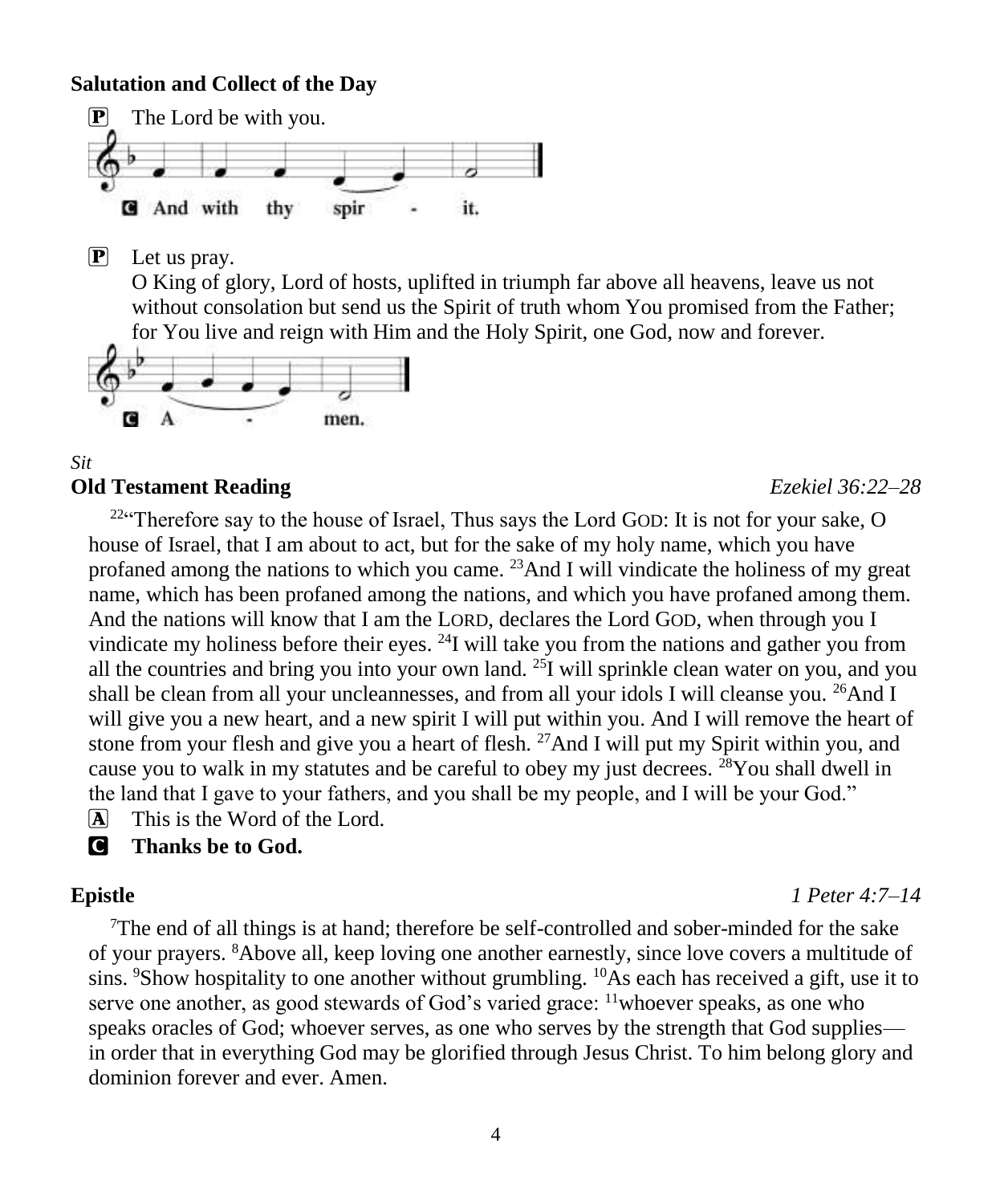$12$ Beloved, do not be surprised at the fiery trial when it comes upon you to test you, as though something strange were happening to you. <sup>13</sup>But rejoice insofar as you share Christ's sufferings, that you may also rejoice and be glad when his glory is revealed.  $^{14}$ If you are insulted for the name of Christ, you are blessed, because the Spirit of glory and of God rests upon you.

 $\overline{A}$  This is the Word of the Lord.

C **Thanks be to God.**

#### *Stand*

### **Verse of the Day** *Psalm 47:8; John 14:18a, 28; 16:22b*

P Alleluia. God reigns over the nations; God sits on his holy throne. Alleluia. I will not leave you as orphans; I am going away, and I will come to you, and your hearts will rejoice. Alleluia.

**Holy Gospel** *John 15:26—16:4*



 $^{26}$ [Jesus said:] "When the Helper comes, whom I will send to you from the Father, the Spirit of truth, who proceeds from the Father, he will bear witness about me. <sup>27</sup>And you also will bear witness, because you have been with me from the beginning.

<sup>1</sup>"I have said all these things to you to keep you from falling away. <sup>2</sup>They will put you out of the synagogues. Indeed, the hour is coming when whoever kills you will think he is offering service to God.  $3$ And they will do these things because they have not known the Father, nor me. <sup>4</sup>But I have said these things to you, that when their hour comes you may remember that I told them to you.

"I did not say these things to you from the beginning, because I was with you."

 $\mathbf{P}$  This is the Gospel of the Lord.



## **Nicene Creed**

C **I believe in one God, the Father Almighty, maker of heaven and earth and of all things visible and invisible.**

**And in one Lord Jesus Christ, the only-begotten Son of God, begotten of His Father before all worlds, God of God, Light of Light, very God of very God, begotten, not made, being of one substance with the Father, by whom all things were made; who for us men and for our salvation came down from heaven and was incarnate by the Holy Spirit of the virgin Mary and was made man; and was**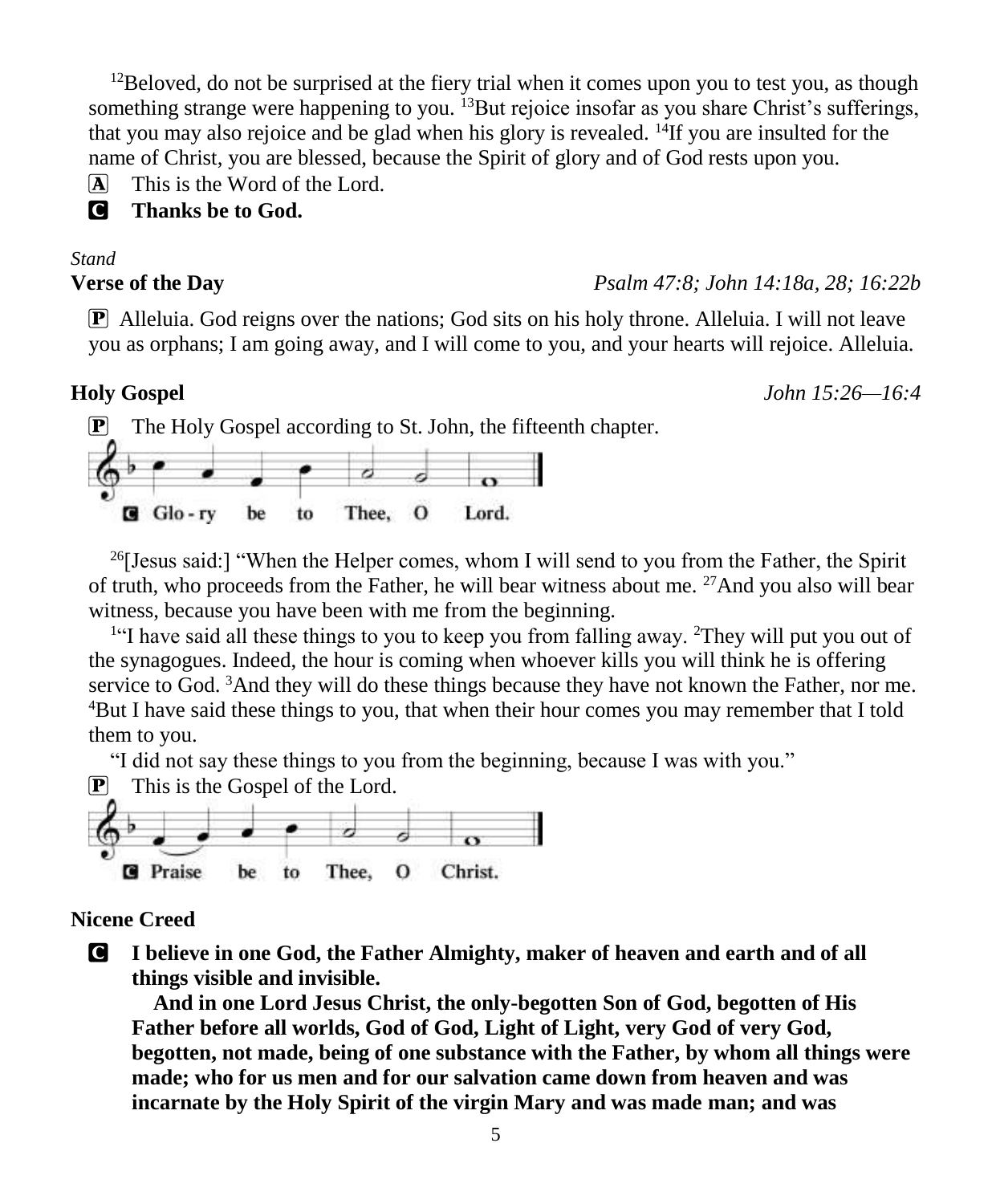**crucified also for us under Pontius Pilate. He suffered and was buried. And the third day He rose again according to the Scriptures and ascended into heaven and sits at the right hand of the Father. And He will come again with glory to judge both the living and the dead, whose kingdom will have no end.**

**And I believe in the Holy Spirit, the Lord and giver of life, who proceeds from the Father and the Son, who with the Father and the Son together is worshiped and glorified, who spoke by the prophets. And I believe in one holy Christian and apostolic Church, I acknowledge one Baptism for the remission of sins, and I look for**  the resurrection of the dead and the life  $\pm$  of the world to come. Amen.

*Sit* **Hymn of the Day: 539 Christ Is the World's Redeemer**

# **Sermon**

*Stand*

**Offertory** *LSB 192*

# C **Create in me a clean heart, O God, and renew a right spirit within me. Cast me not away from Thy presence, and take not Thy Holy Spirit from me. Restore unto me the joy of Thy salvation, and uphold me with Thy free spirit. Amen.**

**Offering** *(Offerings placed in the plates at the sanctuary doors will be carried forward at this time. Plates will still be available near the sanctuary doors for those who wish to offer their gifts to the Lord following the service.)*

**Prayer of the Church** *(After every "…let us pray to the Lord," the Congregation responds, "Lord, have mercy.")*

# Service of the Sacrament

*God's Word states that in the Lord's Supper Jesus offers His true body and blood for the forgiveness of sins (Matt. 26:28), that partaking of this Supper together is a confession of our unity in faith (1 Cor. 10:16–17) and that the body and blood of Jesus can be received to one's harm (1 Cor. 11:27–32). Out of love for those who commune, New Hope Lutheran Church communes only those who*

*1. Have been taught and examined in the Christian faith,* 

*2. Confess their sins and trust in Christ for forgiveness,* 

*3. Have made a public confession of their agreement with us in this one Scriptural faith through membership in this congregation or another congregation of the Lutheran Church—Missouri Synod.* 

*4. Have spoken with the pastor prior to the service.*

*If you are not a communicant member of New Hope or another LCMS congregation, you are invited to come up for a blessing; please cross your arms during the distribution.*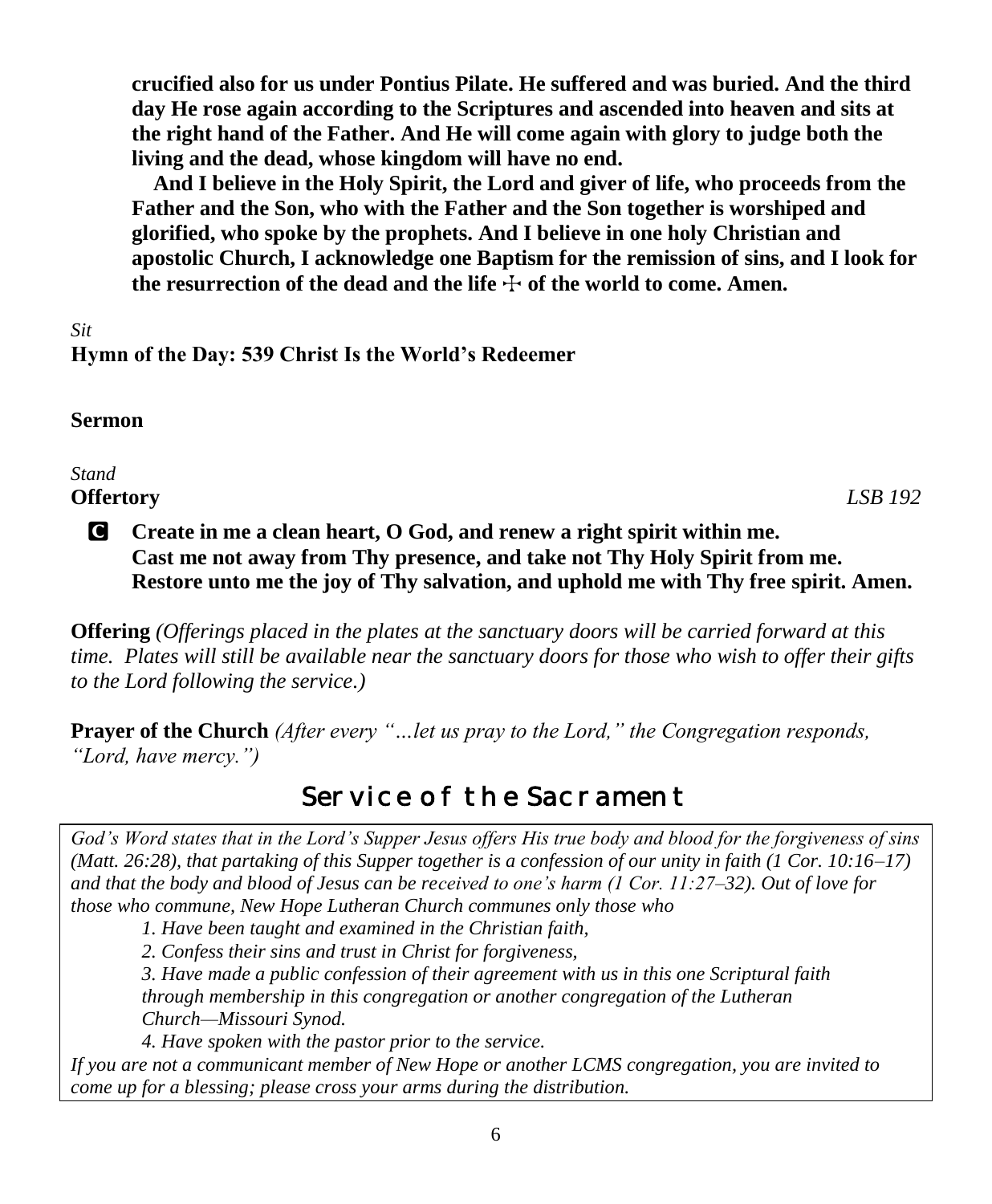## **Preface** *LSB 194*



 $\mathbf{P}$  It is truly meet, right, and salutary that we should at all times and in all places give thanks to You, holy Lord, almighty Father, everlasting God, through Jesus Christ, our Lord, who after His resurrection appeared openly to all His disciples and in their sight was taken up into heaven that He might make us partakers of His divine life. Therefore with angels and archangels and with all the company of heaven we laud and magnify Your glorious name, evermore praising You and saying:

| <b>Sanctus</b>        |                                                                                                                                                                                                                                                                | LSB 195 |
|-----------------------|----------------------------------------------------------------------------------------------------------------------------------------------------------------------------------------------------------------------------------------------------------------|---------|
| C                     | Holy, holy, holy Lord God of Sabaoth;<br>heav'n and earth are full of Thy glory.<br>Hosanna, hosanna, hosanna in the highest.<br>Blessed is He, blessed is He, blessed is He that cometh in the name of the Lord.<br>Hosanna, hosanna, hosanna in the highest. |         |
| <b>Lord's Prayer</b>  |                                                                                                                                                                                                                                                                | LSB 196 |
| The Words of Our Lord |                                                                                                                                                                                                                                                                | LSB 197 |

## **Pax Domini** *LSB 197*

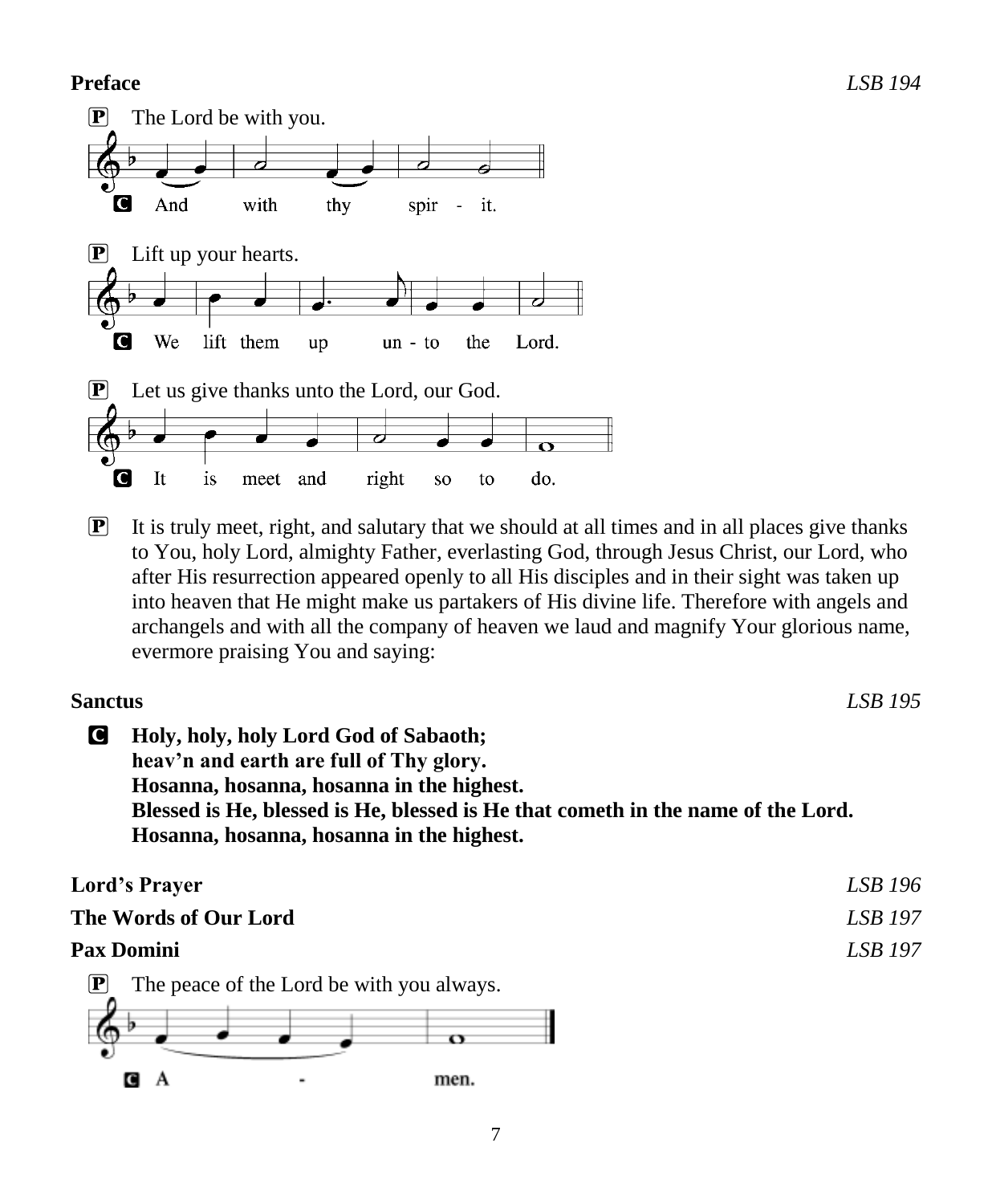### **Agnus Dei** *LSB 198*

C **O Christ, Thou Lamb of God, that takest away the sin of the world, have mercy upon us. O Christ, Thou Lamb of God, that takest away the sin of the world, have mercy upon us. O Christ, Thou Lamb of God, that takest away the sin of the world, grant us Thy peace. Amen.**

### *Sit*

**Distribution Hymns: 564 Christ Sits at God's Right Hand**

 **395 O Morning Star, How Fair and Bright 544 O Love, How Deep 594 God's Own Child, I Gladly Say It**

### *Stand*

**Nunc Dimittis** *LSB 199*

C **Lord, now lettest Thou Thy servant depart in peace according to Thy word, for mine eyes have seen Thy salvation, which Thou hast prepared before the face of all people, a light to lighten the Gentiles and the glory of Thy people Israel.**

**Glory be to the Father and to the Son and to the Holy Ghost;**

**as it was in the beginning, is now, and ever shall be, world without end. Amen.**

### **Thanksgiving** *LSB 200*

A O give thanks unto the Lord, for He is good,



 $\mathbf{\overline{A}}$  Let us pray.

We give thanks to You, almighty God, that You have refreshed us through this salutary gift, and we implore You that of Your mercy You would strengthen us through the same in faith toward You and in fervent love toward one another; through Jesus Christ, Your Son, our Lord, who lives and reigns with You and the Holy Spirit, one God, now and forever.

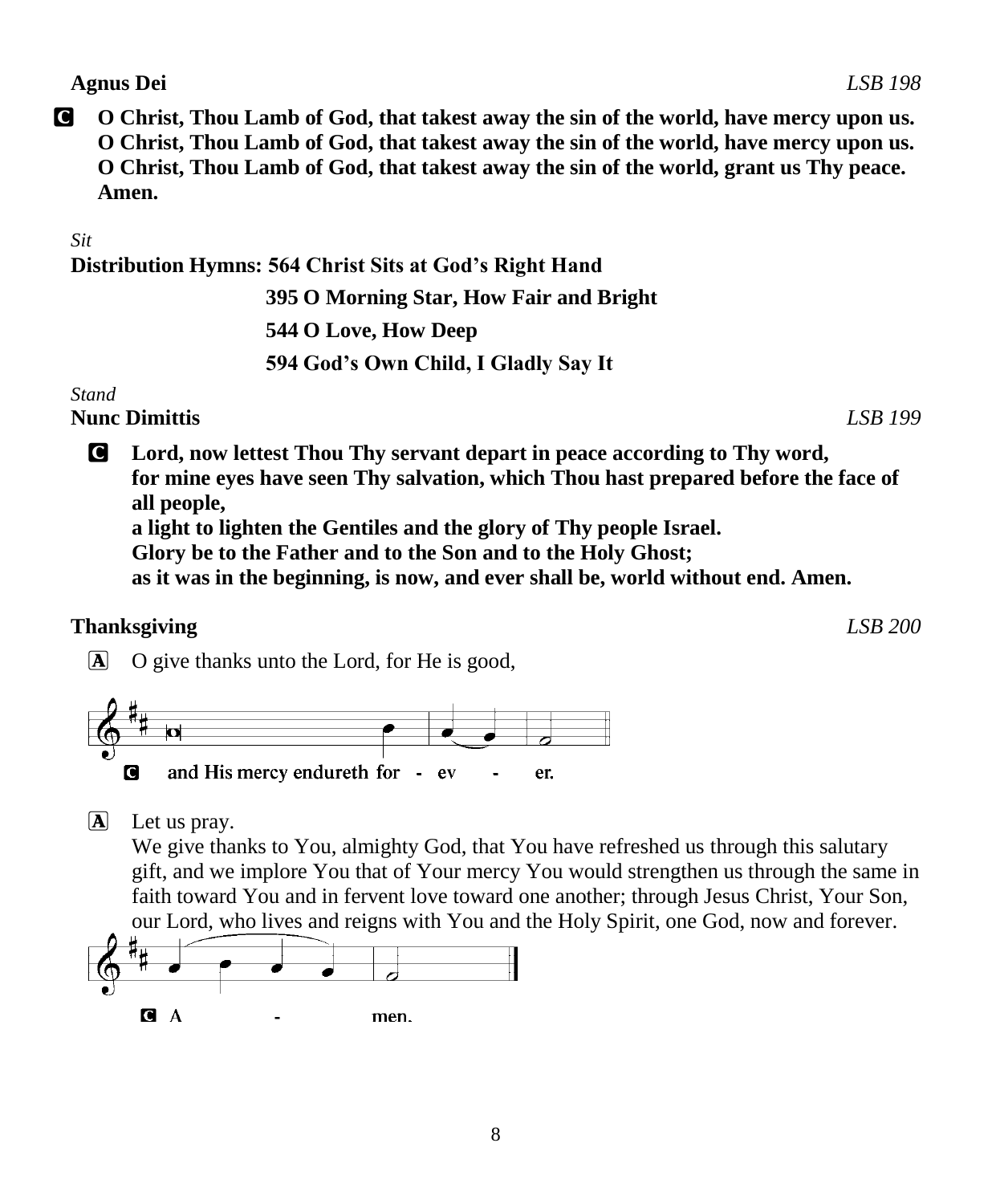

The Lord lift up His countenance upon you and  $\pm$  give you peace.



# **Hymn to Depart: 529 Since Our Great High Priest, Christ Jesus**

**Acknowledgments:** Divine Service, Setting Three from Lutheran Service Book, Unless otherwise indicated, Scripture quotations are from the ESV® Bible (The Holy Bible, English Standard Version®), copyright © 2001 by Crossway, a publishing ministry of Good News Publishers. Used by permission. All rights reserved. Created by Lutheran Service Builder © 2021 Concordia Publishing House. Cover art: *Saul's Conversion* is from *The Doré Bible Gallery* (~1886). The art is provided by www.scholia.net and made available without cost. The cover art (with Scripture quote) and Luther quote below are designed to accompany *Crumbs – Short Devotions for Every Day of the Year* by Carl Manthey Zorn. The devotionals are available at www.scholia.net.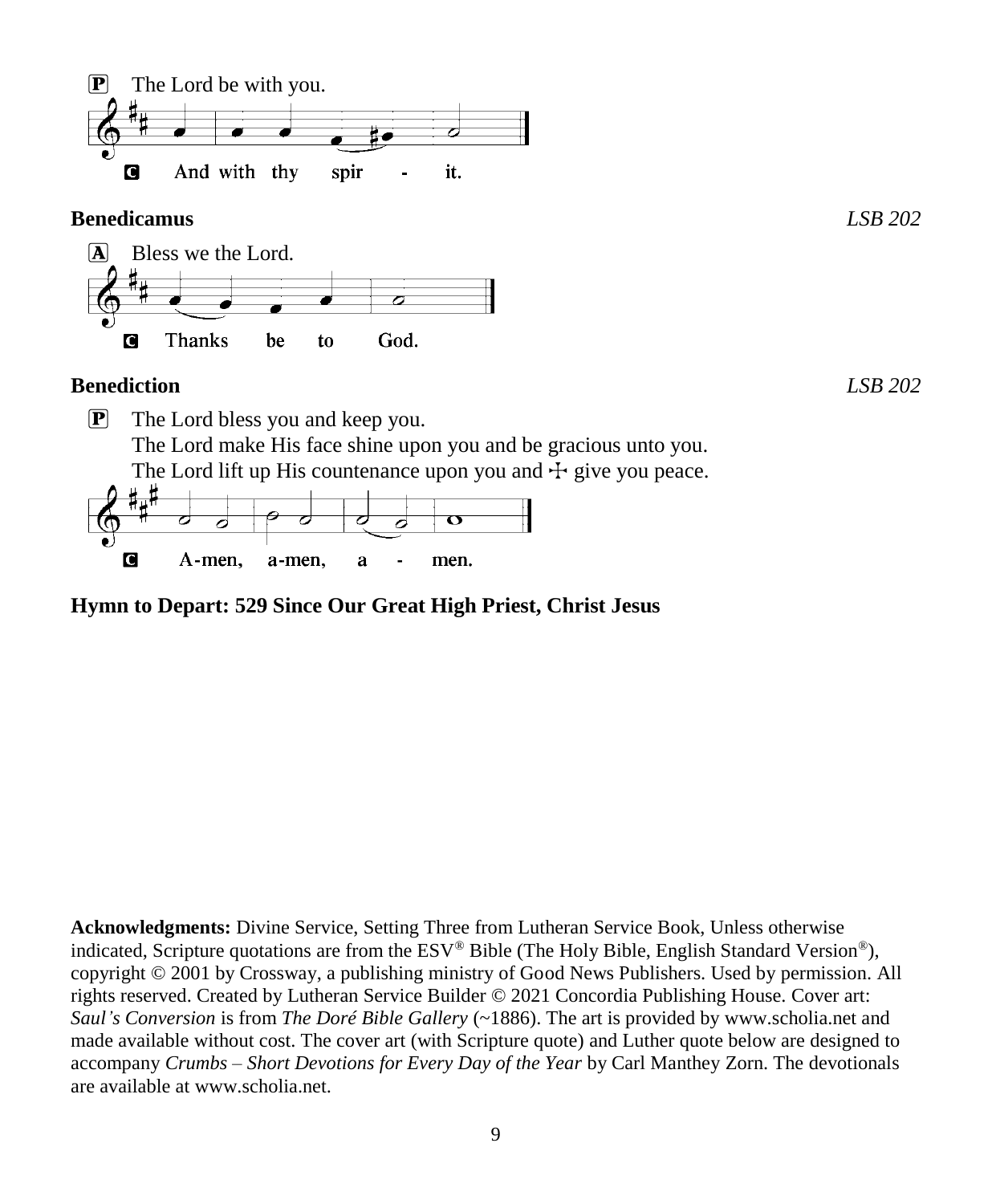# New Hope News and Notes



**May 22, 2022 Stewardship**



Giving: General Fund: \$2,457 (Amount needed weekly: \$2,966) Mortgage: \$20 (Remaining Debt: \$58,346)

# **Upcoming Events**

Today, May 29 VBS meeting – conference room, 11:30 am Church Picnic at Randy and Diana's Home Tuesday, May 31 VBS Preparation and Set-up, 10 am – Noon. Wednesday, June 1 Bible Study, 7:00 pm Sunday, June 5 **Divine Service, 9:00 am** Sunday School/Adult Bible Study, 10:30 am

# **IN OUR PRAYERS:**

**Birthdays**: Timothy Esslinger and Marlene Eschenbacher – May 31 **Military personnel**: Tristan Graft, Denver Burkley (grandson of Joey Septer), Ethan Bearman (friend of Randy & Diana Buuck).

**Members and catechumens of our congregation:** Marilyn Kimmel, Leona Meyer, Nancy Small, Thelma Yager, Keith Fuller, Tammy Saalfrank, Russell Sponseller, Marjorie Johnson, Don Milholland, Janet Fuller, John Hartup, Lee Ann Siples, Carol Schumacher, Chris and Melissa Alfeld, Bryce Bowman, Diane Garrett.

**Friends and family of the members of our congregation:** Rev. Paul Doehrmann; Charlene Ferrell; Susan Gaines; Alice Jacobs; Makenzie Webb (granddaughter of Carol Schumacher); Johnny Johnson (husband of Candace Johnson); Robin Graham (friend of Randy and Diana Buuck); Don Hockemeyer (friend of Dara Phillips), Will Schlemmer (uncle of Erik Schlemmer), George Peck (brother of John Peck); Lynne Kuzeff (sister-in-law of Jeani Klaus); Charles Brown (brother of Sue Hansen); Verdene Franklin (mother of Diana Buuck); the Jason McBride family; the family of Degan Davidson (friends of the Terry Bauermeister family).

**LIFE THOUGHT –** Easter VII – The loving Creator's presence and power surmounts every impediment to life and sanctifies all its impairments. He works new life in those as dead as stones (Ezekiel 36:26), abundant life among those as abandoned as exiles (Ezekiel 36:24, 28), and everlasting life for those as bereft as beggars (Ezekiel 36:29-30). Jesus stoops these gifts into – and brings them up out of – every kind of uncleanness (Ezekiel 36:25). *Dear Father, invite and involve us in Your overcoming. Amen. – A Life Thought from lutheransforlife.org."Hurting from abortion? Word of Hope can help. [word-of-hope.org;](https://word-of-hope.org/) 888-217-8679."*

**SOLID, SERIOUS, SUBSTANTIVE**… Issues, Etc. is a radio talk show and podcast produced by Lutheran Public Radio in Collinsville, IL and hosted by LCMS Pastor Todd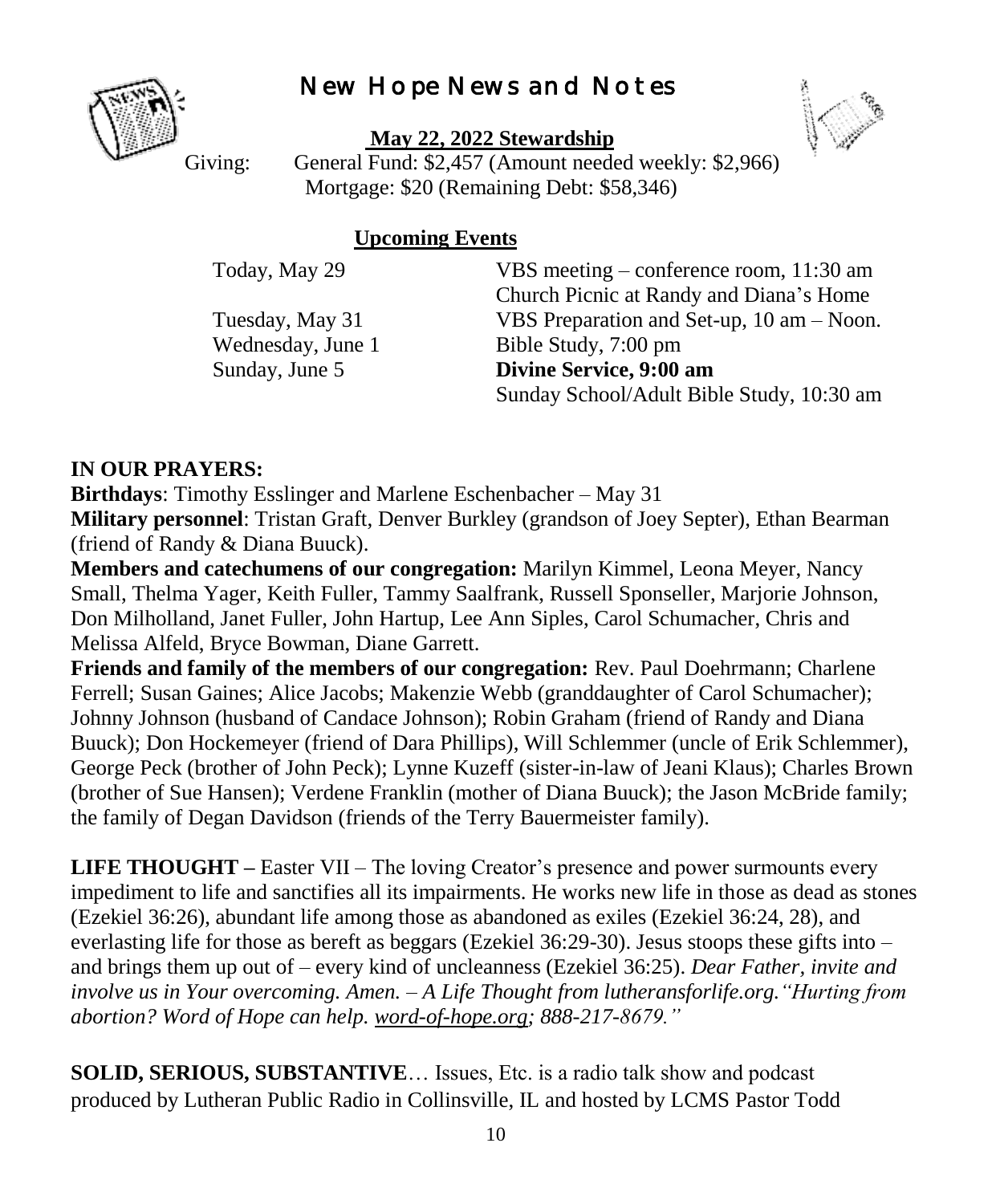Wilken. This week's topics include: The Sexual Abuse Scandal in the Southern Baptist Convention; Harold Frank's WWII Story of Faith & Courage; Rep. Nancy Pelosi Denied Communion by an Archbishop; The Mind of Christ and more. You can listen at your convenience at [issuesetc.org,](https://r20.rs6.net/tn.jsp?f=001kvpVhej7xsM_KGiKedeYJr5GkPeD376IPqjpr81ql9ibsQXo2gUjBzNcvVusK4MVA96KlR5XxTesLfoKC-pbJf0LCZZe6kcJoiT4JBf1h9Z9sHjCIS7poh5XqB8SPc87FogbPVi2hTXHh8F1h3hF5g==&c=qK6KqGN1eYnYVVj7ZyEacJQ5kMdoC37RLyanxrnhAd2HAUDybnbzTw==&ch=m38gAxl1tkQ7UXGcReQVe9FJqPVjEm-Vc_WbVB5tdNZyHIAhlk5MQA==) the LPR mobile app and your favorite podcast provider.

**SUPPORT OUR CHURCH WITH YOUR REGULAR PURCHASES**…Consider purchasing scrip gift cards to cover the cost of gas, groceries, gifts, restaurants. A portion of your New Hope Lutheran Scrip purchase goes toward paying off our church mortgage. See Janice Braun (and the papers posted in the gym next to the preschool window) for more details.

**COFFEE HOUR HELP NEEDED** -- Please join us for fellowship in the gym after the service. Please also consider providing refreshments and making coffee. There is a sheet on the table across from the office where you can sign up to serve.

**LISTEN TO BIBLE STUDY BY PHONE…**Are you unable to access on-demand audio using a smart phone, personal computer or tablet? Thanks to [Dial-a-Podcast](http://r20.rs6.net/tn.jsp?f=001IgRmcjUfRFGHkofOIn3Hk6kqQlxAMPJZ8c0-j1bae7VtP3keI7IJnzhcnxZHyRh0nbpaEcG2Yv2RdJZ_A_O2fDHdeMafD_BshgMBOBWNK9FXVrXmXTY5pQ4y2QldTevoT72P54Qr-IT0tSiAbXwNe3jNglVF7kpekderxXV8sx3ekFUAep_pWZfBcMInbtDTybO4aBrXL8JA4twNA5O4LQ==&c=lGDoYeH0slM9VckV4BWrPrKsRRXYekAMhgrV2DZKvAuMNYiSYikzkA==&ch=NyvG9aJ8N1Qa9Y3LXoOIKkmmgh07mhbNzbfoy74D4iUh8pb9jt_v6A==) you can now listen on your phone to Pastor Weedon's daily 15-minute Bible study, The Word of the Lord Endures Forever. Simply dial (618) 262-0078.

**EXPERT GUESTS, EXPANSIVE TOPICS, EXTOLLING CHRIST**… Issues, Etc. is a radio talk show and podcast produced by Lutheran Public Radio in Collinsville, IL and hosted by LCMS Pastor Todd Wilken. You can listen to expert guests discuss: The Church's Response to Transgenderism, Infant Baptism, Natural Law, The Bodily Resurrection of Christ, Western Civilization, Revisionist History and more. You can listen on-demand at [issuesetc.org,](http://r20.rs6.net/tn.jsp?f=001g7SlsRAPk5pU912WNm6KJBrkRdFr2Zhwy21R2GSFvnTWMcJnEzZJWeQOu2I9DMi_kRd4qKr3p_AB9nV6397bZE00Hhv_I-6q6OYU_RVXD3H1e-ItyQyuEoIvqB89cNLWjRWaulKP9WI13pMlrvarOA==&c=FWhHeQOmAt-umsIEaWylJ9E80dnCrg8fkxSs1He9YZjyopW5StP3EA==&ch=_ZRcMM2HFm-t3IDpBHymoIl7xssyx6-3j0kU4YN8IsN_dvAvpbP5tg==) the LPR mobile app and your favorite podcast provider.

**CHURCH YEAR REFLECTION –** The color for the Easter season is white (see the parament on the altar for the color of the season). As you see the white around the sanctuary, remember that we were buried with Jesus in Baptism; our sins have been washed away because of His perfect life, suffering and death; we have been made white in the blood of Christ, the Lamb of God. Just as Jesus was raised from death, our bodies will be raised and we will be clothed in white. *"These are the ones coming out of the great tribulation. They have washed their robes and made them white in the blood of the Lamb." – Revelation 7:14b (ESV)*